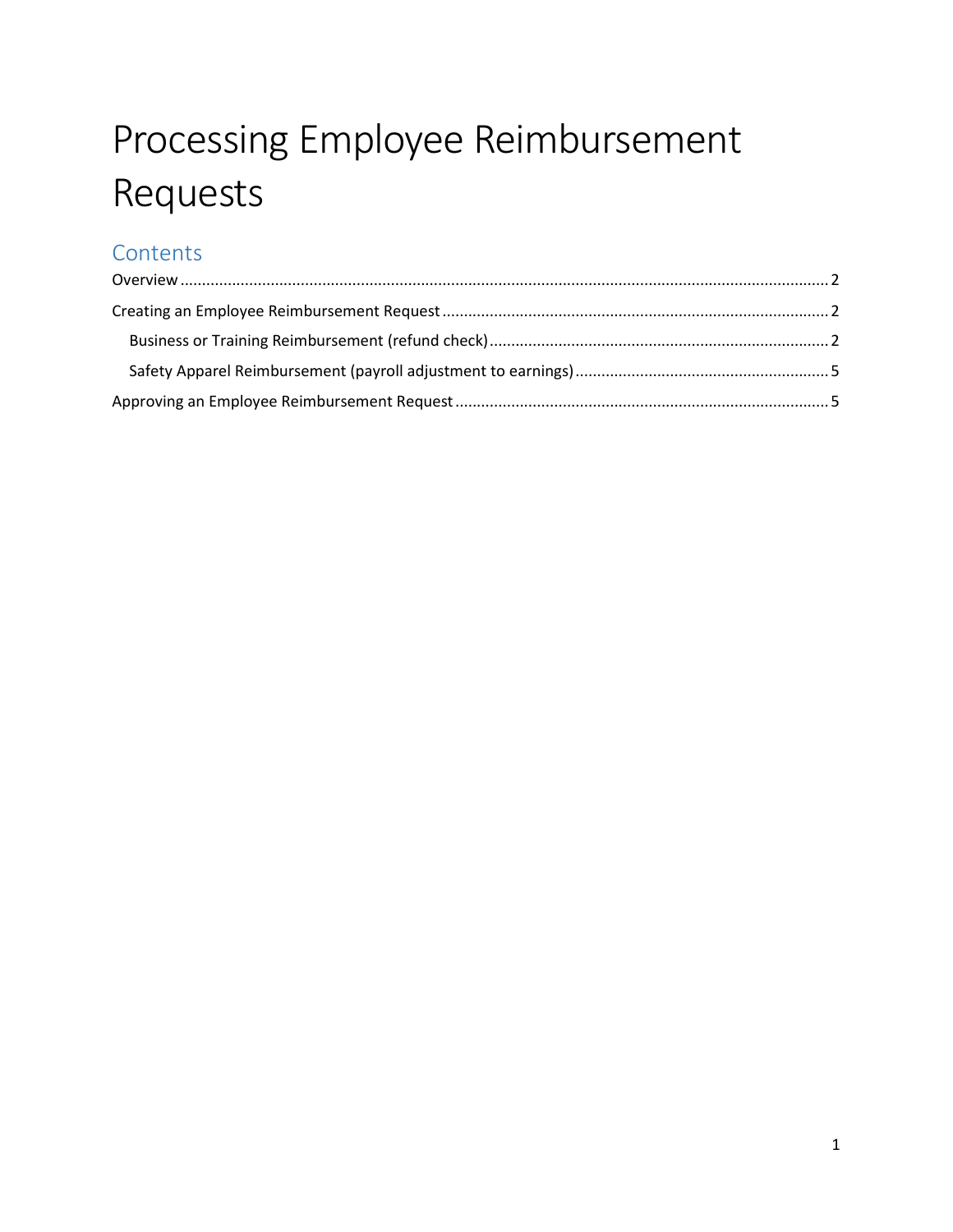### <span id="page-1-0"></span>**Overview**

The purpose of this document is to describe and lay out the specific steps for requesting and processing an employee Reimbursement Request (RR). This covers all expenses that were formerly submitted using a corporate expense envelope and routed from office to office for signature. It includes expenses for business, training, and safety apparel. Use this procedure to declare all expenses whether or not a refund is due the requestor such as when using a corporate credit card.

Business expenses would include any type of expense related to a business need including related travel expenses. Training expenses would likewise include any type of expense related to a training need within the company including travel expenses to offsite training seminars and conferences. If there is an amount due the employee for either business or training, it will be refunded in the form of a check.

Safety apparel includes safety shoes and safety glasses for which the employee has paid the full cost of the item in advance and is seeking reimbursement of the company shared portion according to established policy. This approved reimbursement comes to the requestor in the form of a payroll adjustment to earnings. Safety apparel purchases where IPSC is directly billed by the vendor for the full amount are handled via a payroll deduction of the employee's portion and not a part of this procedure.

**Prerequisite:** The person submitting the RR will need to convert any receipts or supporting documentation into a PDF or JPG format. There are various methods available to do this including most of the central area copy machines which have an email PDF option for the output. You can also just take a picture of the receipt with your phone and share the JPG file to yourself and attach it to the RR.

## <span id="page-1-1"></span>Creating an Employee Reimbursement Request

The user will find the IP Reimbursement Request application in Maximo under the Home menu under option "Work Orders". Launch this application to take you to the standard Maximo List view found everywhere in Maximo. If you want to locate existing records within your permissions from here you may enter any values on the List view row and press Enter to filter the results.

#### <span id="page-1-2"></span>Business or Training Reimbursement (refund check)

To create a new request, follow these steps:

1. Click on the "New" icon at the left end of the top toolbar or click on the "New Reimbursement Request" option displayed in the left side bar. The request will be created with a number assigned and default user information already populated.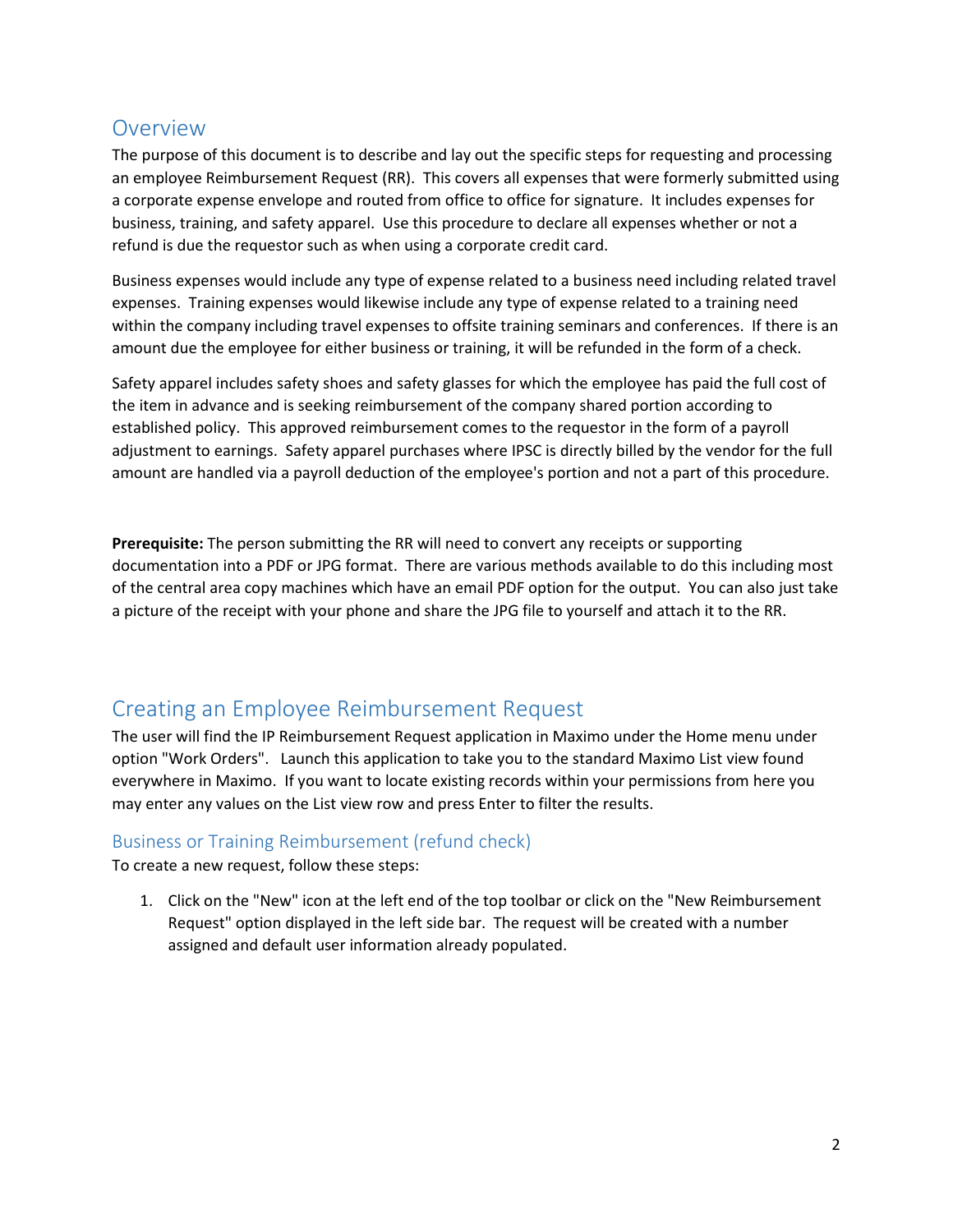| <b>IP Reimbursement Request</b>      |                                  |  |  |  |  |  |  |
|--------------------------------------|----------------------------------|--|--|--|--|--|--|
| <b>Find Reimbursement Request</b>    | 10日 ノヤウド                         |  |  |  |  |  |  |
| <b>Find Navigation Item</b><br>q     | Advanced Search : May Save Query |  |  |  |  |  |  |
| <b>Go To Applications</b>            | Reimbursement Request<br>Filte   |  |  |  |  |  |  |
| Available Queries                    | Request Num + Reason             |  |  |  |  |  |  |
| All Records                          |                                  |  |  |  |  |  |  |
| All Bookmarks                        |                                  |  |  |  |  |  |  |
| Reimbursement Request Assigned to Me |                                  |  |  |  |  |  |  |
| <b>Common Actions</b>                |                                  |  |  |  |  |  |  |
| New Reimbursement Request            |                                  |  |  |  |  |  |  |
| <b>March Andieus</b>                 |                                  |  |  |  |  |  |  |

- 2. Click on the mini calendar under "Expense Start Date" and select the first date of the range that the expenses occurred in. Click on the mini calendar under "Expense End Date" and select the last date of the range that the expenses occurred in.
- 3. Click on the spy glass under "Expenses Type" and choose the appropriate type of reimbursement, either "Business Related" or "Training Related" only. See next section for "Safety Apparel".
- 4. In the field provided enter your employee "Cost Center" if you know it. Otherwise leave it blank and Accounting will provide it. In the "Reason" field enter a brief description of what the reimbursement is related to such as "EPRI Conference in St. Louis".

| Request Num:        |                       |   | Status:           |                       |
|---------------------|-----------------------|---|-------------------|-----------------------|
| 1027                |                       |   | <b>DRAFT</b>      | Q<br>10/18/17 4:11 PM |
| Employee:           |                       |   | Request Date:     |                       |
| D80957              | $\gg$<br>Kevin Miller | 图 | 10/18/17 4:11 PM  |                       |
| Expense Start Date: | 饡                     |   | Expense End Date: | 简                     |
| Expense Type:       |                       |   | Cost Center:      |                       |
|                     | Q                     |   |                   |                       |
| Reason:             |                       |   | Invoice Number:   |                       |
|                     | 18                    |   |                   | ≫                     |
| Costs               |                       |   |                   |                       |

5. Populate the details about the RR in the "Request Lines" section of the screen. Click on "New Row" to enter the first line. There are only two fields that are required and show with a gold star by the field name. The intent of the application is to gather all the various expenses that occur on one date in one row and then add subsequent lines for each additional date. Expenses spanning several days but on a single receipt, e.g. hotel or airport parking, can be added to the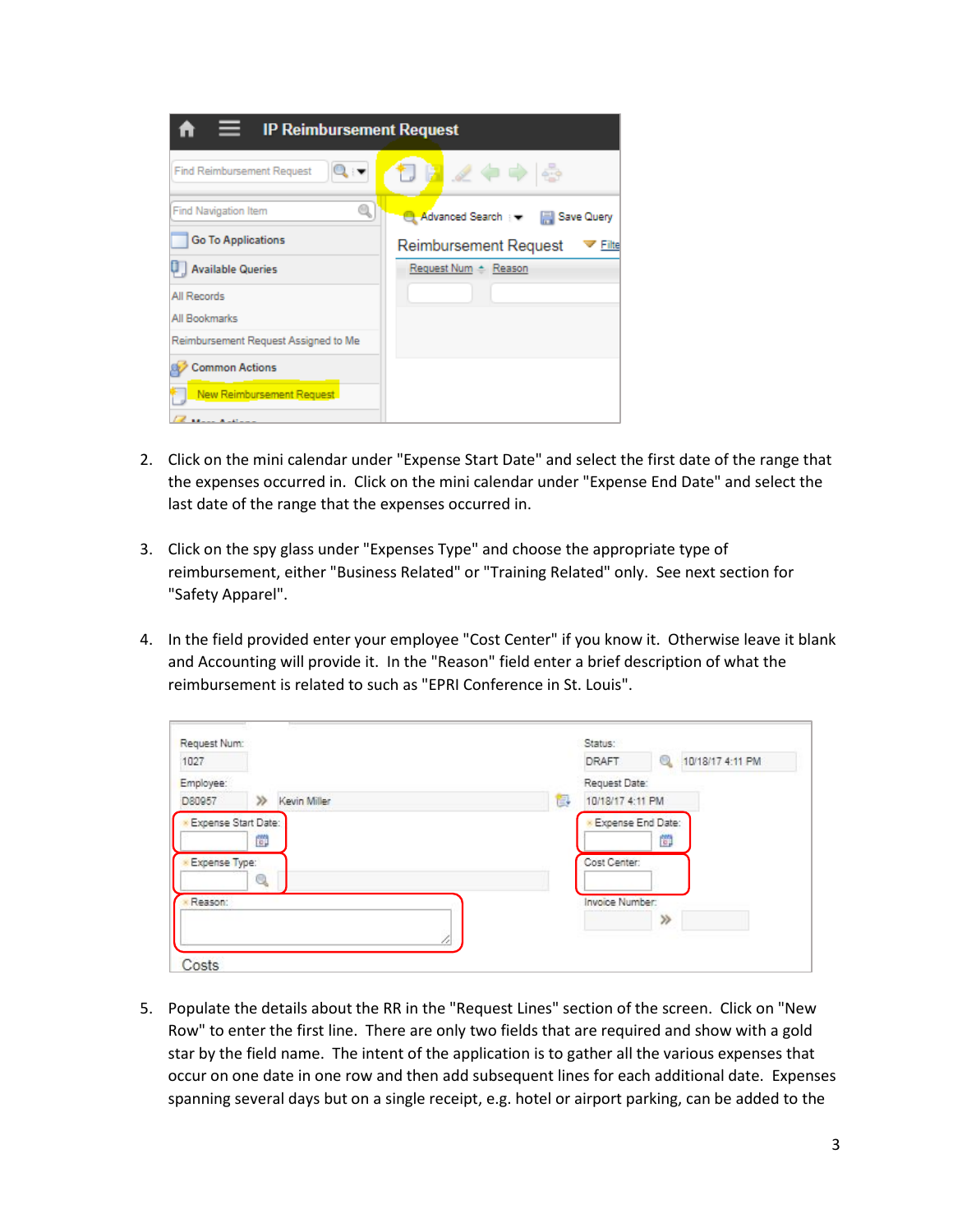last line. It you have any explanatory remarks for the approver or Accounting about an entry on this line, use the Remarks field provided.

| $\frac{1}{2}$ Filter > Q, $\frac{1}{2}$ + $\frac{1}{2}$ + $\frac{1}{2}$ + 1 - 1 of 1<br><b>Request Lines</b> |                                                                                                                                                                                                                           |                               |
|--------------------------------------------------------------------------------------------------------------|---------------------------------------------------------------------------------------------------------------------------------------------------------------------------------------------------------------------------|-------------------------------|
| Line Number + Expense Date<br>Location or Description                                                        | Line Total<br>Out Of Pocket                                                                                                                                                                                               |                               |
| 鶯<br>$\overline{\mathscr{S}}$<br>$^{\circ}$                                                                  | 0.00                                                                                                                                                                                                                      | 0.00                          |
| Line Number:<br>o                                                                                            | * Location or Description:                                                                                                                                                                                                | Expense Date:<br>$\mathbf{p}$ |
| Code:<br>Q                                                                                                   | <b>Eferiarist</b>                                                                                                                                                                                                         | Code:<br>Q                    |
| Code:<br>Q                                                                                                   | Lunch:                                                                                                                                                                                                                    | Code:<br>$\mathbb{Q}$         |
| Code:<br>Q                                                                                                   | Dinner:                                                                                                                                                                                                                   | Code:<br>$\circledcirc$       |
| Miles:<br>0.00                                                                                               | Mileage Allowance:<br>0.00                                                                                                                                                                                                |                               |
| Mileage Rate:<br>0.55                                                                                        | Remarks for This Line Number:                                                                                                                                                                                             |                               |
| Cost Breakdown                                                                                               | Note on Meals: It is expected that employees provide receipts to support all meals and should be for reasonable expenses. In the event you do not have a receipt the maximum amount to enter is \$10 breakfast, \$20 luni |                               |

- 6. Enter all types of expenses that were incurred on the "Expense Date" you have entered. You can put all meals, lodging, fees, etc., on this one screen and then select the appropriate code that corresponds to the expense whether "Out of Pocket", "IPSC Visa", or "IPSC Co. Charges" like in the case of prepaid airline tickets. Generally airline tickets are not reported since they are expensed before traveling.
- 7. Click on the Attachments icon > Add New Attachments > Add New File and then browse to select and attach supporting PDF or JPG receipts, statements, etc. Accounting will view these to reconcile the charges. Attach the supporting documentation relative to each line on that line. You will know if the attachment was successful if the word "Attachments" right above the icon is underlined and the icon will take on a gold color. Attaching a file executes a "Save" action on the request.

**Note:** If you were given a Cash Advance prior to travel, enter the amount of the prepayment in the "Cash Advanced:" field in the Costs summary area of the screen. If you have unspent money remaining, a refund check should be taken to Sheila Cross in Accounting for processing. The RR will not route past Accounting until the check has been received.

**Note:** The bottom right field "Total Amount Employee Paid" is disabled when the expense is business or training related and is used only for safety apparel reimbursements.

8. When all Request Lines are complete for all expenses, click on the "Save" icon on the top toolbar and then click on the "Route Workflow" icon to send the RR through the approval process with stops at Accounting for reconciliation before Department Head and Plant Manager approval.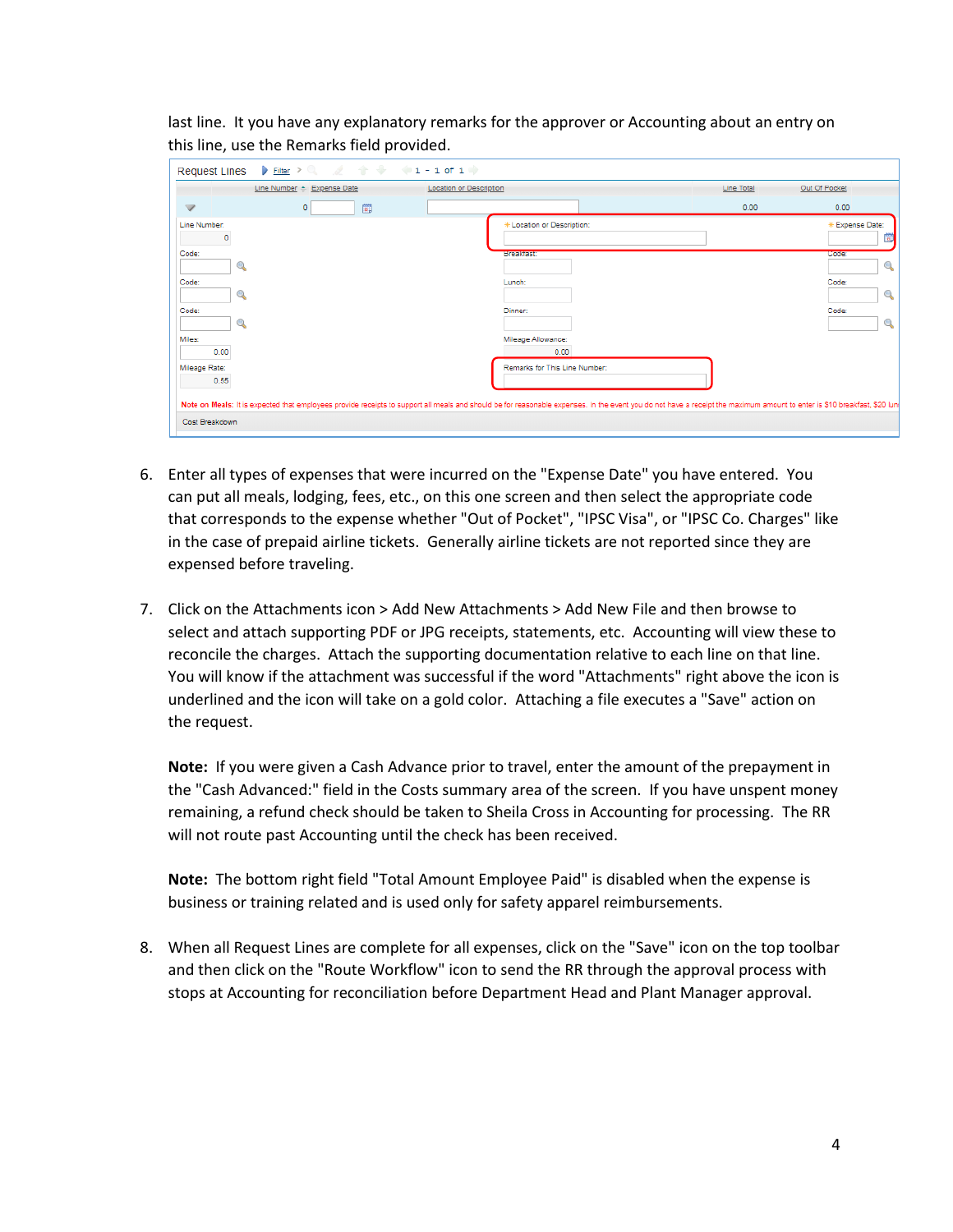

9. Accounting will process a Maximo Invoice for payment and associate it to the RR or create a Payroll Adjustment to Earnings Statement and associate it to the RR. Upon approval of the Plant Manager the reimbursement will be processed.

#### <span id="page-4-0"></span>Safety Apparel Reimbursement (payroll adjustment to earnings)

The process is virtually identical with the above section except these differences:

- 10. In Step #3 above select the option of "Safety Apparel for Payroll Adjustments". This request will be a credit to your payroll earnings.
- 11. In Step #5 above populate the details about the RR in the "Request Lines" section of the screen. Click on "New Row" to enter a new line. Fill in the two required fields and then enter the total amount paid by the employee in the box "Amount Paid by Employee". This will not show in the Line Total field but will populate in the "Payroll Adjustment Summary" group. Once Accounting receives the RR they will determine the company share of the expense and that will be the amount added to your gross earnings on the next paycheck.

#### <span id="page-4-1"></span>Approving an Employee Reimbursement Request

The Approvers and others involved in the workflow approval of the request have a portlet on their respective Start Centers to allow access to the RRs requiring approval. They are handled in much the same way as all other Maximo workflow assignments in that the approver is expected to review the RR general information and specific details of the Request Lines. Clicking the little triangle at the beginning of any Request Line will expose the full details of that line including the ability to view supporting attachments.

If all is in order, the Approver clicks on the "Route Workflow" icon to move it to the next person in the approval hierarchy which for most people is the First Line Supervisor, Assistant Superintendent, Accounting, Dept Head, and Plant Manager. History of the approval is shown at the bottom of the screen.

A request can be returned to the requestor up until it reaches Accounting. Depending on the job role of the requestor he/she may not have a portlet to view the returned request. If the RR doesn't have any action taken on it after 24 hours an email notification to the requestor's supervisor will be sent advising of which RR needs to be corrected and returned to the workflow. The supervisor can then contact the employee to open the main application, make the corrections, and then resubmit it to the workflow.